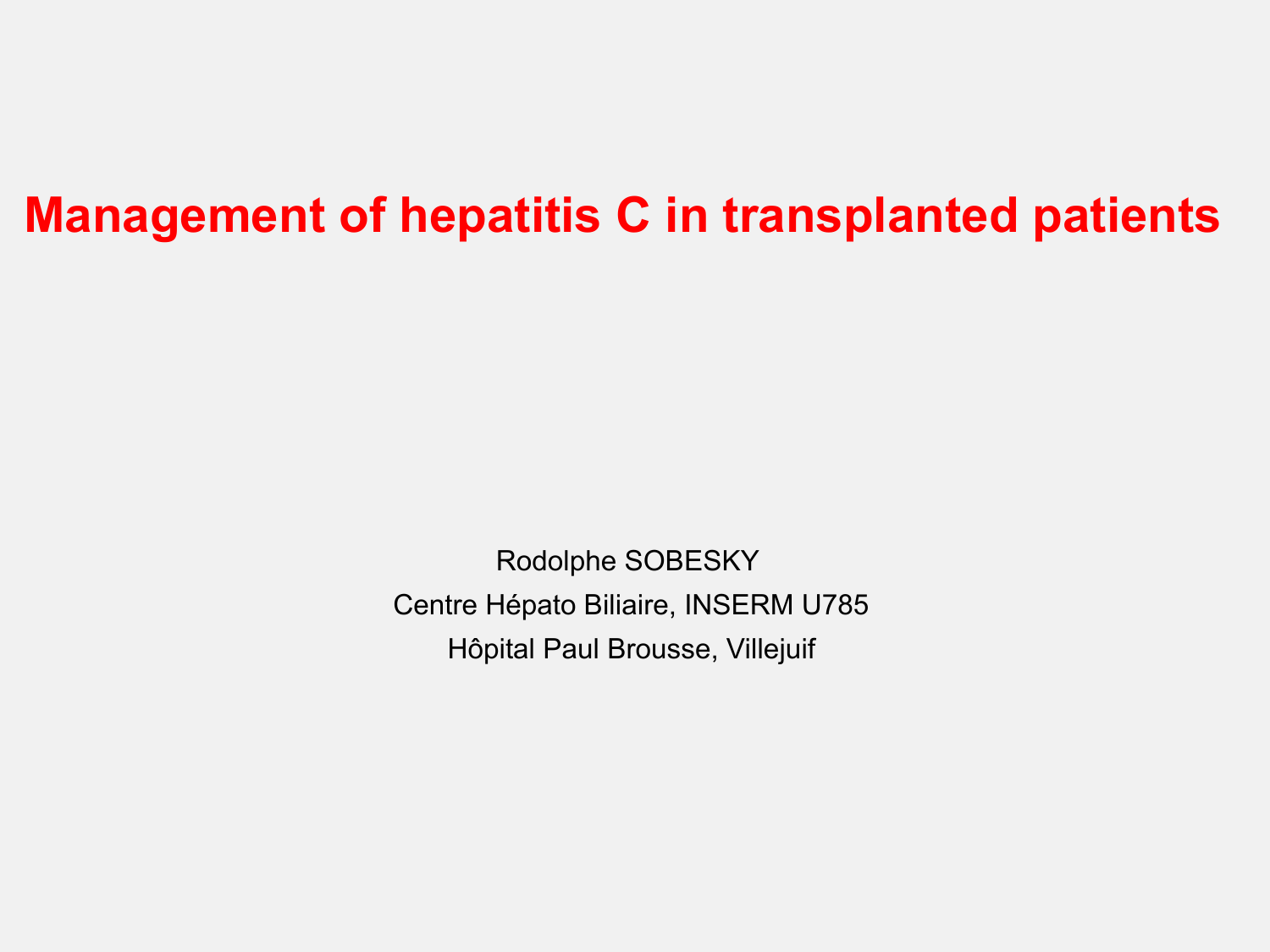- M. S, 59 years old
- History of HCV:
	- Transfusional contamination in 1982
	- Diagnosis of HCV related cirrhosis in 2004 after a first decompensation in a context of acute prostatitis
	- Genotype 1b, IL-28B polymorphism CT (*a posteriori*)
	- In 2005, treatment with PEG-IFN-α2a and RBV, moderately tolerated (anemia, asthenia): Stop because of non-response (W12)
- History of liver transplantation
	- In 2005-2006, 25 MELD, ascites, Child-Pugh C10
	- Orthotopic liver transplantation in April 2006 (Donor 64 years)
	- Immunosuppression: steroids (stop 6 months post-LT), mycophenolate mofetil and cyclosporine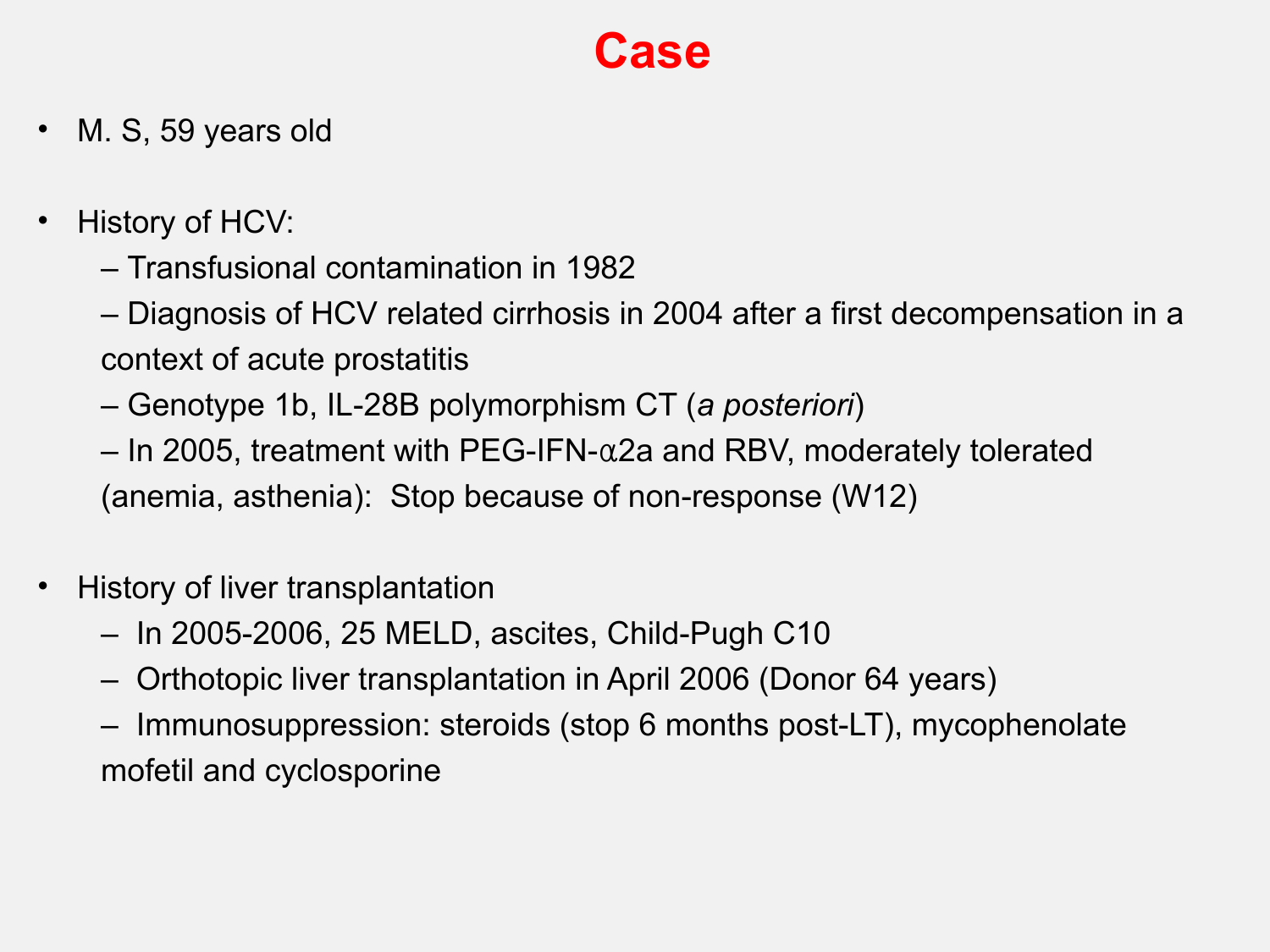History of HCV recurrence:

- Protocol biopsies
- At 1 year: A3F1 lobular hepatitis
- At 2 years: A1F2 lobular hepatitis

Therapy with PEG-IFN  $\alpha$ -2a 180 mcg/wk + RBV 1000 mg/day (weight 74 kg) Anemia treated with EPO

Detectable viral load at W24. Stop treatment

In October 2010 (4 years post LT)

- Weight 76 kg, clinically stable, no ascites, no encephalopathy
- Neoral 225 mg/day
- Liver stiffness: 16kPa
- Liver biopsy: A1F4. No rejection. No steatosis
- PT 92%, INR1.1, Total Bilirubin 32 mcmol/L, AST 126 IU/L, ALT 80 IU/L
- Hb 12.6 g/dL, neutrophils count 3,450 G/L, Platelets 120 G/L
- $-$  GFR 65 mL/min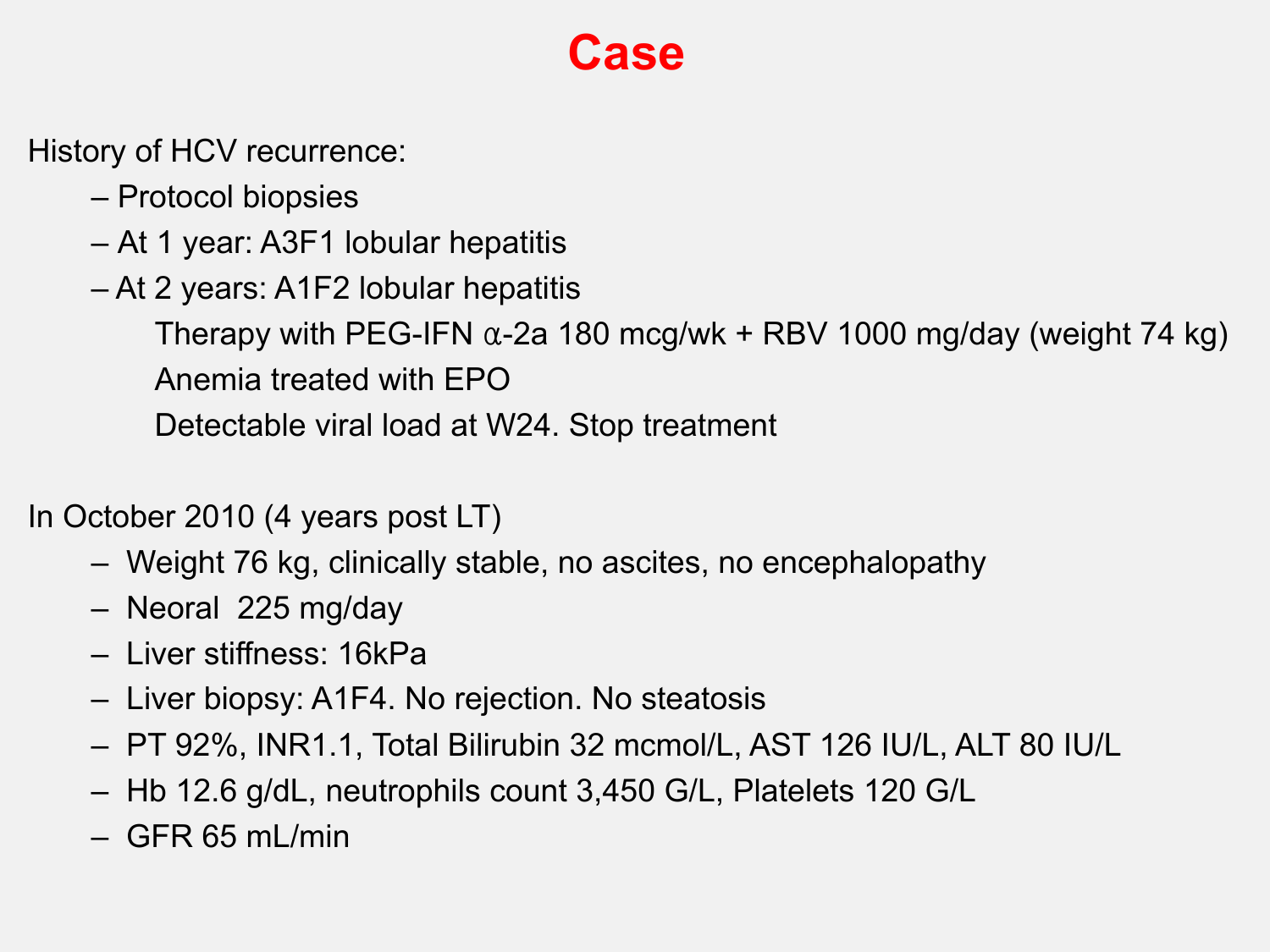### **Question**

### **What are the correct answers?**

- **1. The 3-months mortality is around 50%**
- **2. The risk of decompensation is 40% at 1 year**
- **3. HCV antiviral therapy is required**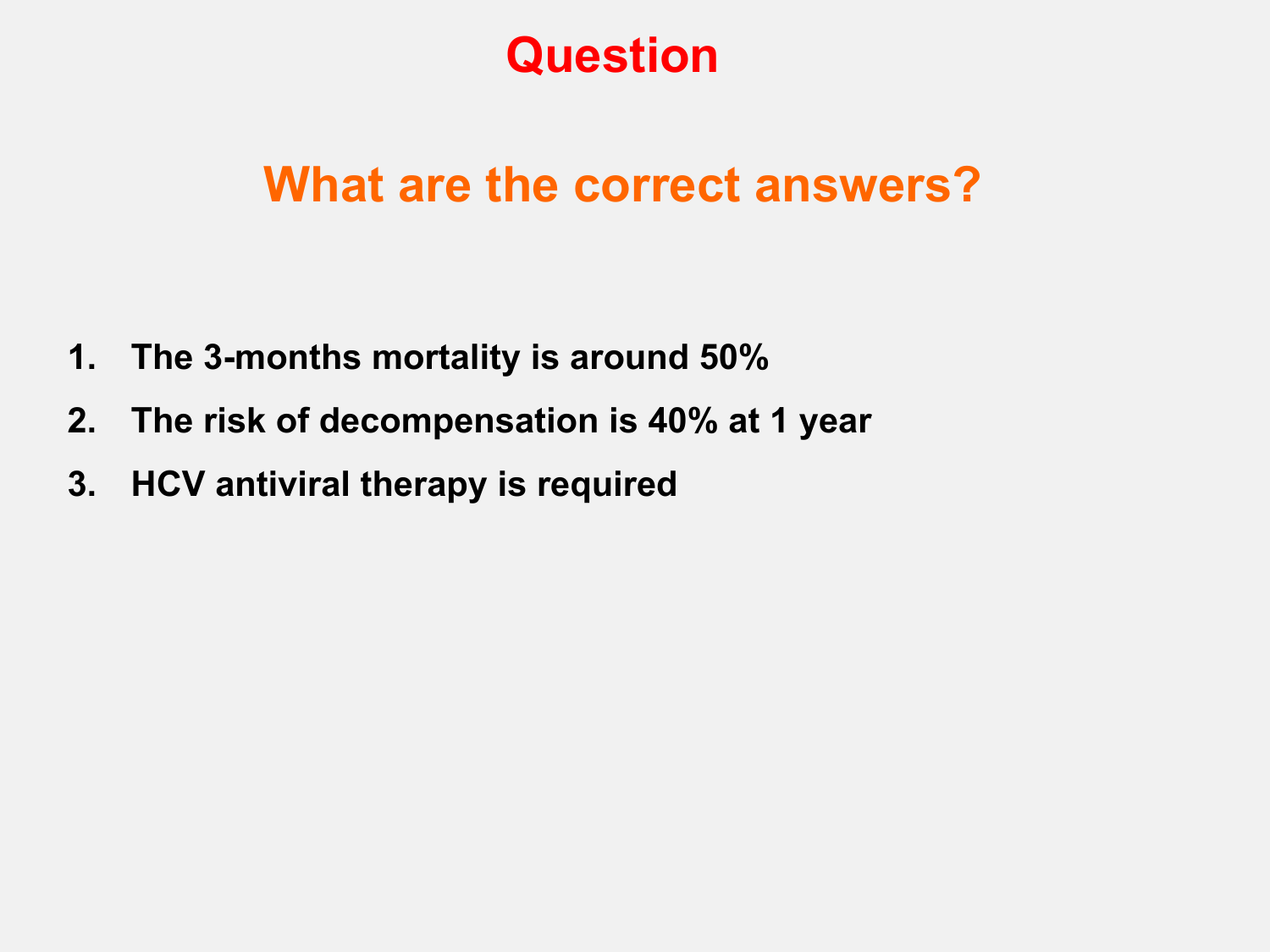## **HCV recurrence**



- **20 to 30% graft cirrhosis after 5** years
- Responsible for 2/3 of graft loss
- Probability of decompensation **of 42% at 12 months**

*Berenguer M, Hepatology, 2000*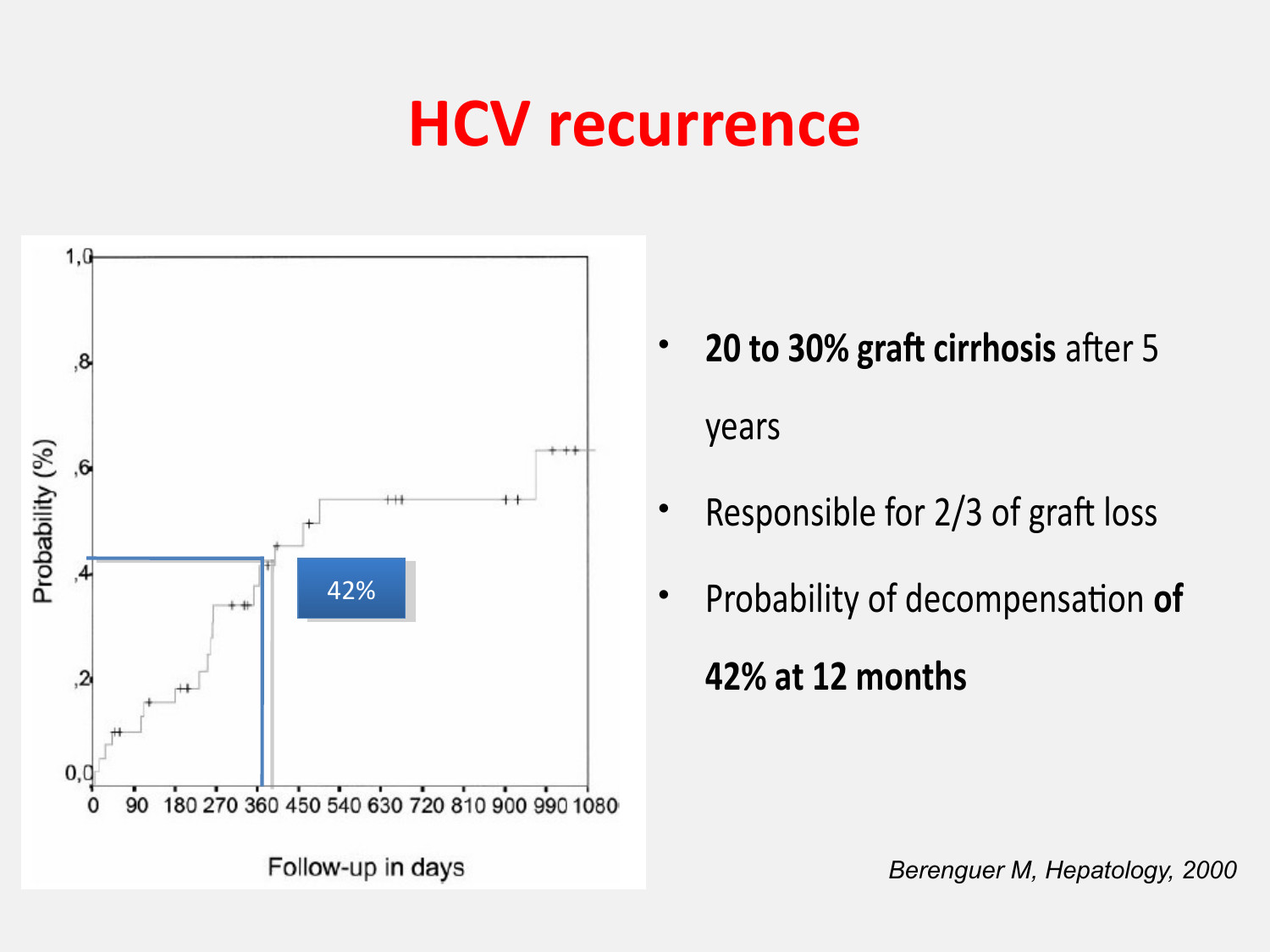### **What do you propose?**

- **1. Peg-IFN + RBV therapy**
- **2. Triple therapy based on a 1st generation Protease Inhibitors (PI) 3. I postpone the treatment until we have access to an IFN free regimen post-transplantation**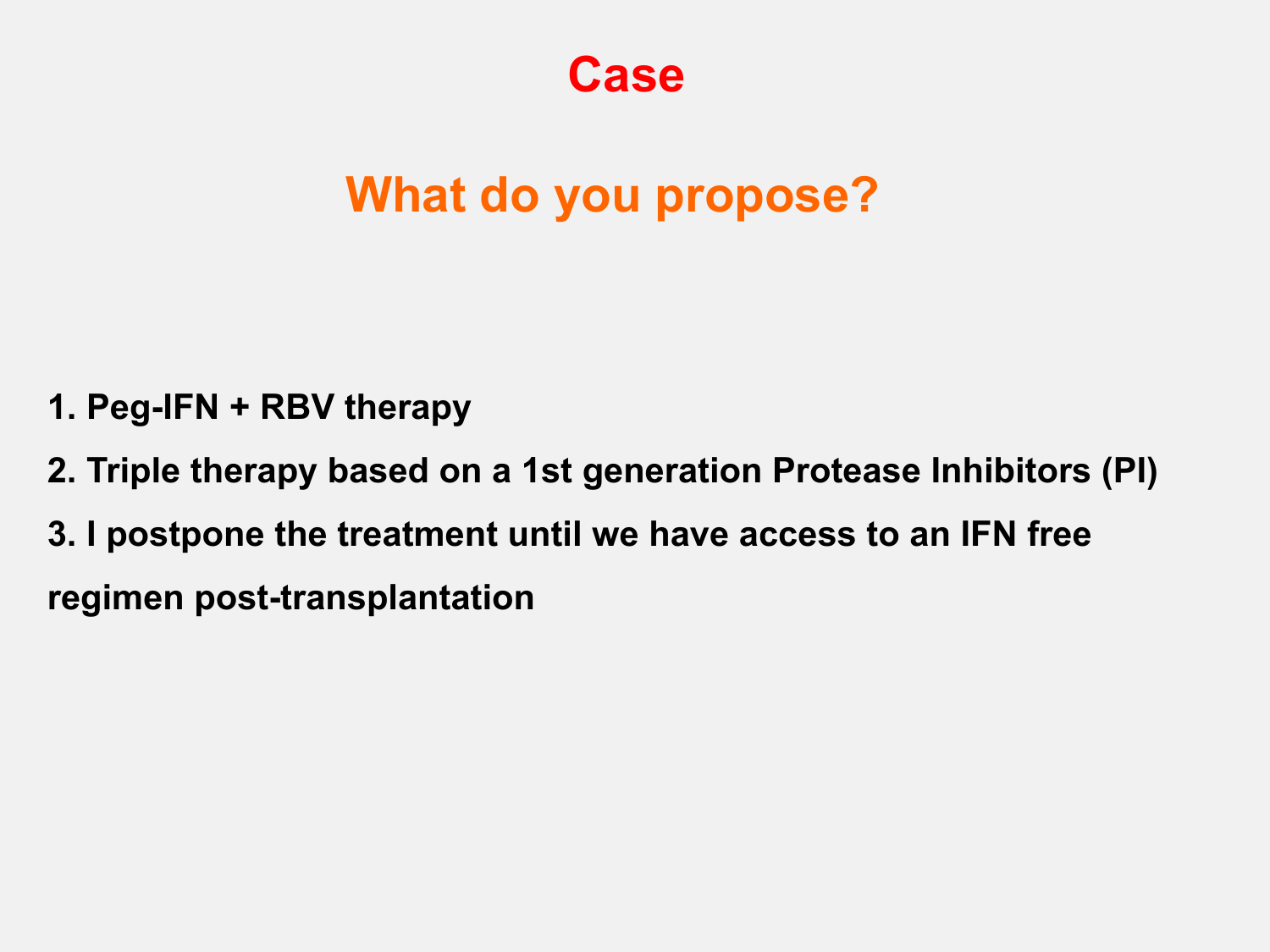### **Treatment of recurrence after LT**

#### **Efficacy of Peg-INF + RBV in LT recipients**

|                  | n  | Type study | $D/C$ (%) | <b>SVR (%)</b>      |
|------------------|----|------------|-----------|---------------------|
| Neff             | 57 | R,U        | 31        | 14                  |
| <b>Berenguer</b> | 36 | R, U       | 47        | 50                  |
| Oton             | 55 | P,U        | 29        | 44                  |
| Mukherjee        | 39 | R,U        | 43        | SVR:<br>33<br>About |
| Fernandez        | 47 | P,U        | 21        | 30%<br>23           |
| <b>Picciotto</b> | 61 | P,U        | 15        | 28                  |
| Angelico         | 42 | P,C        | 33        | 33                  |
| Carrión          | 54 | P,C        | 39        | 33                  |

R: retrospective; U: uncontrolled; P: prospective; C: controlled; D/C: discontinued therapy

SVR after transplantation increases patient and graft survival

*Roche, Liver Transplantation, 2008*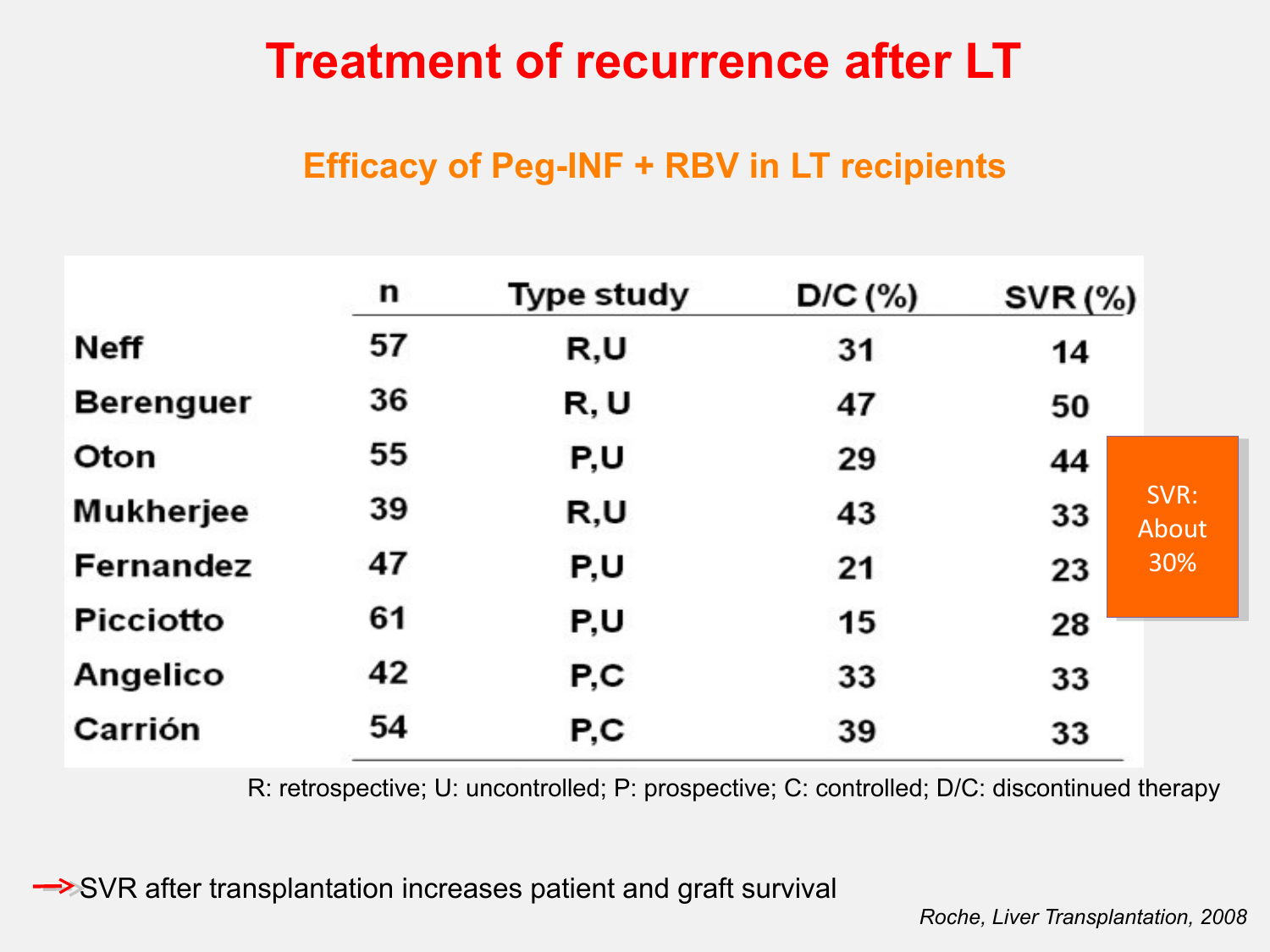### **Treatment of recurrence after LT**

#### **Efficacy of retreatment with Peg-INF + RBV in LT recipients**

- 301 patients (four centers, 87% G1)
- SVR 35% (25% F3-F4)

Patient survival since retreatment



#### *Berenguer M. Liver Transpl. 2012*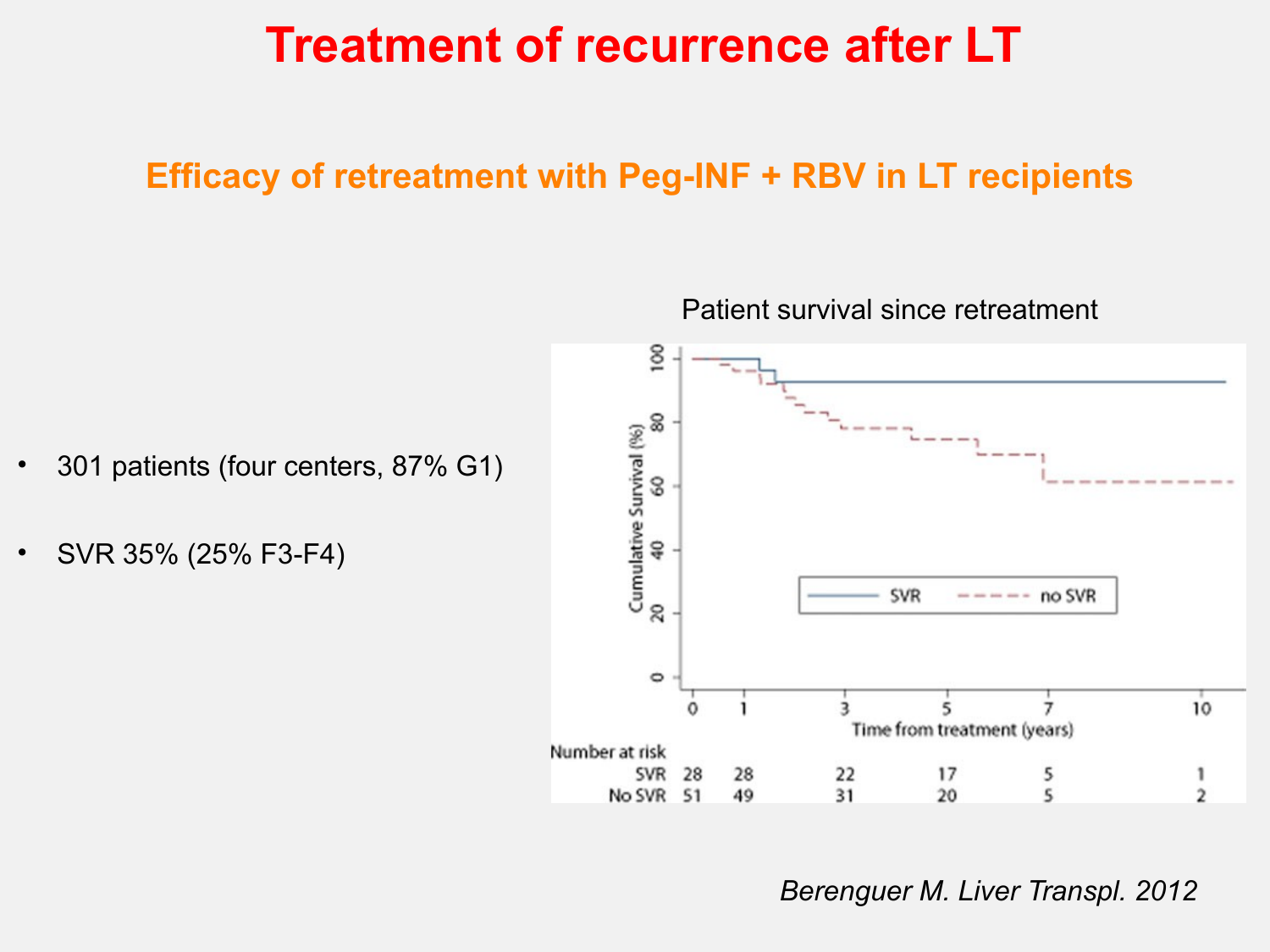## **2 nd option : Triple therapy**

• **Problems of drug interactions**



- **Three initial series** have been published over the last years showing
	- Feasibility in managing **drug-drug interactions**

|              | <b>Boceprevir</b> | Telaprevir |
|--------------|-------------------|------------|
| Tacrolimus   | x5                | <b>x30</b> |
| Cyclosporine | х2                | x3         |

- Encouraging results in terms of efficacy in interim analysis

*Coilly, AAC, 2012, Werner, Liver Transpl, 2012, Pungpapong, Liver Transpl, 2013*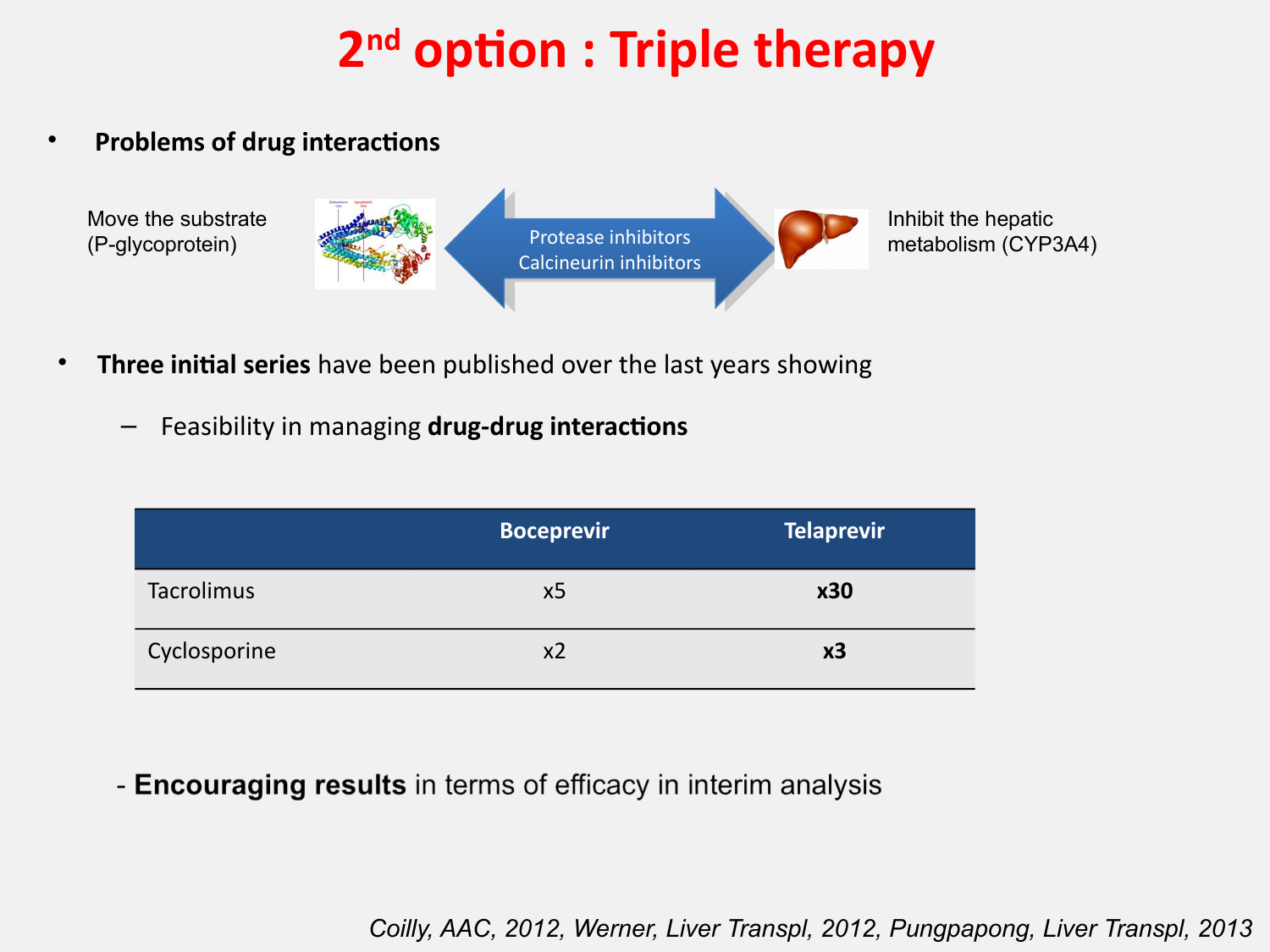### **Triple therapy: The french experience**

- **Study cohort** (in 17 liver transplant centers)
- **N=79** (who have achieved SVR12)
- Genotype 1 active and chronic hepatitis C (68% G1b)
- Recurrence defined by a fibrosis stage >1 (METAVIR) or FCH
- Stable immunosuppressive regimen and no HBV or HIV coinfection (cyclosporine: 52%)
- Indication of triple therapy

|                                                                 | <b>Boceprevir</b><br>$(n=35)$ | <b>Telaprevir</b><br>$(n=44)$ | $\boldsymbol{p}$ |
|-----------------------------------------------------------------|-------------------------------|-------------------------------|------------------|
| <b>Baseline MELD score</b>                                      | $11.0 \pm 4.5$                | $11.2 \pm 6.8$                | ns               |
| Fibrosis stage (METAVIR) $-$ (%)<br>$\geq$ F3<br>F <sub>4</sub> | 39%<br>24%                    | 48%<br>23%                    | ns               |
| <b>FCH</b>                                                      | 6%                            | 16%                           | ns               |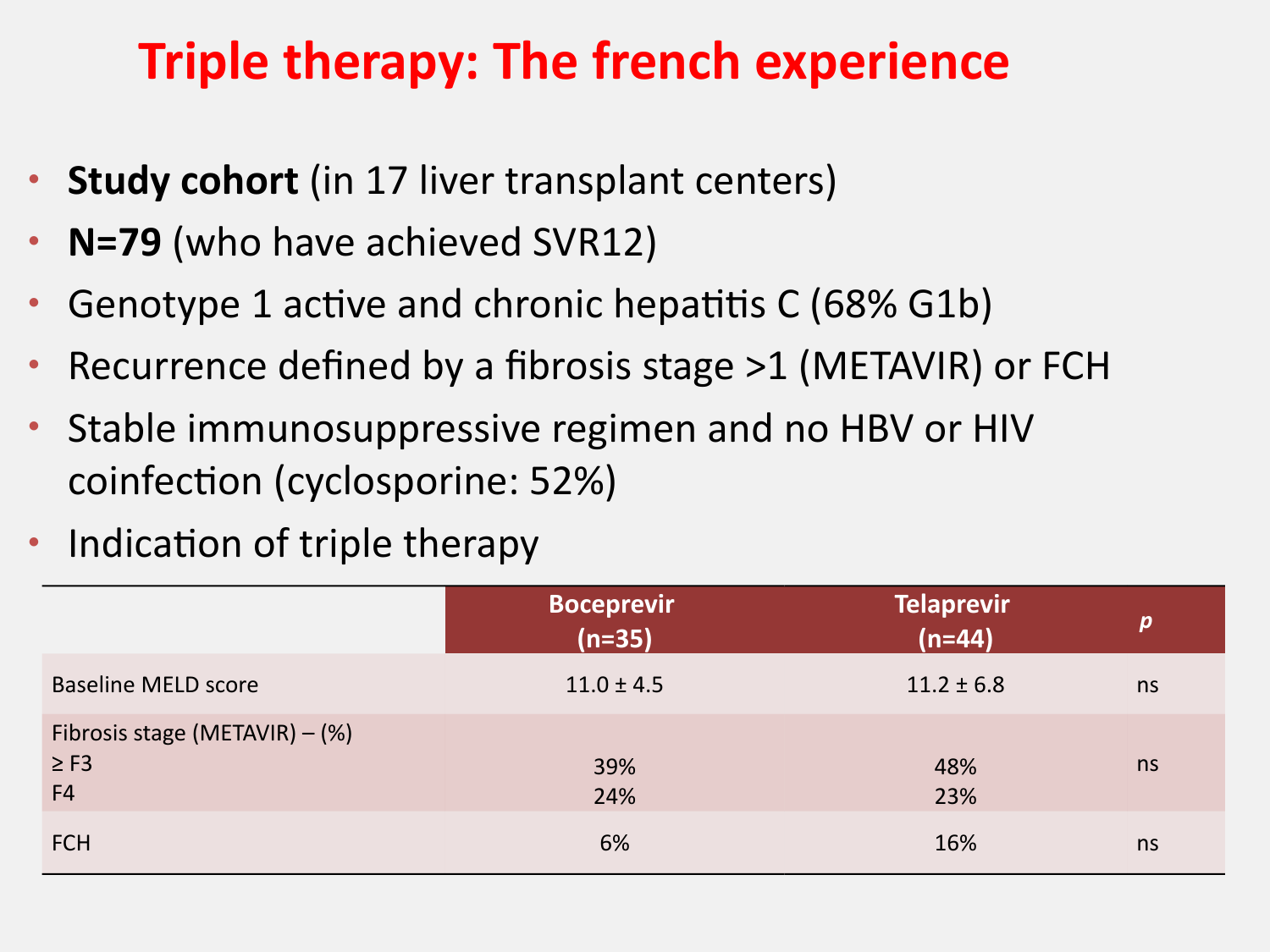## **Triple therapy after LT: efficacy**



*\* Undetectable viral load; in intention-to-treat* 

*Coilly AASLD 2013*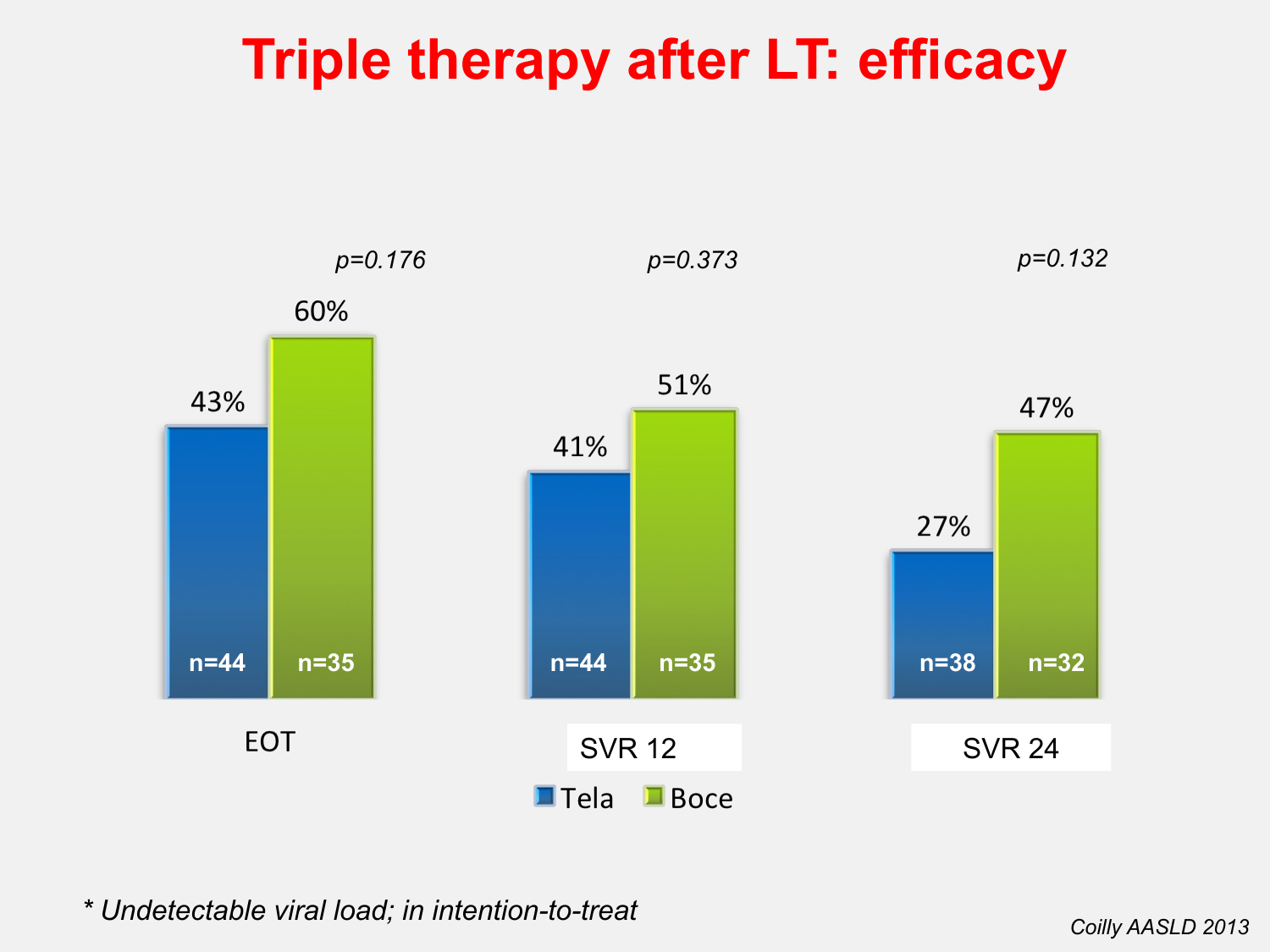#### **Predictive factors of SVR 12**

|                           |                                 | Univariate (p) |        | Multivariate (p/OR/95% CI) |  |
|---------------------------|---------------------------------|----------------|--------|----------------------------|--|
| <b>Before treatment</b>   |                                 |                |        |                            |  |
| <b>Host</b>               | <b>IL28B CC status</b>          | 0.119          |        |                            |  |
|                           | <b>BMI&lt;25</b>                | 0.026          |        |                            |  |
|                           | Non response to dual<br>therapy | 0.106          | 0.059  |                            |  |
| <b>Baseline</b>           | Bilirubinemia                   | 0.052          |        |                            |  |
|                           | Albuminemia                     | 0.021          |        |                            |  |
|                           | Creatinine clearance            | 0.021          |        |                            |  |
| <b>IS</b>                 | <b>Ciclosporine use</b>         | 0.024          | 0.0049 | $5.0$ [1.6-15.5]           |  |
|                           | No steroids at baseline         | 0.067          | 0.0083 | $6.3$ [1.6-25.8]           |  |
| <b>During treatment</b>   |                                 |                |        |                            |  |
| <b>EVR</b>                |                                 | < 0.00001      | 0.0004 | 46 [5-386]                 |  |
| <b>Baseline RBV dose</b>  |                                 | 0.003          | 0.0543 |                            |  |
| <b>Treatment duration</b> |                                 | < 0.0001       |        |                            |  |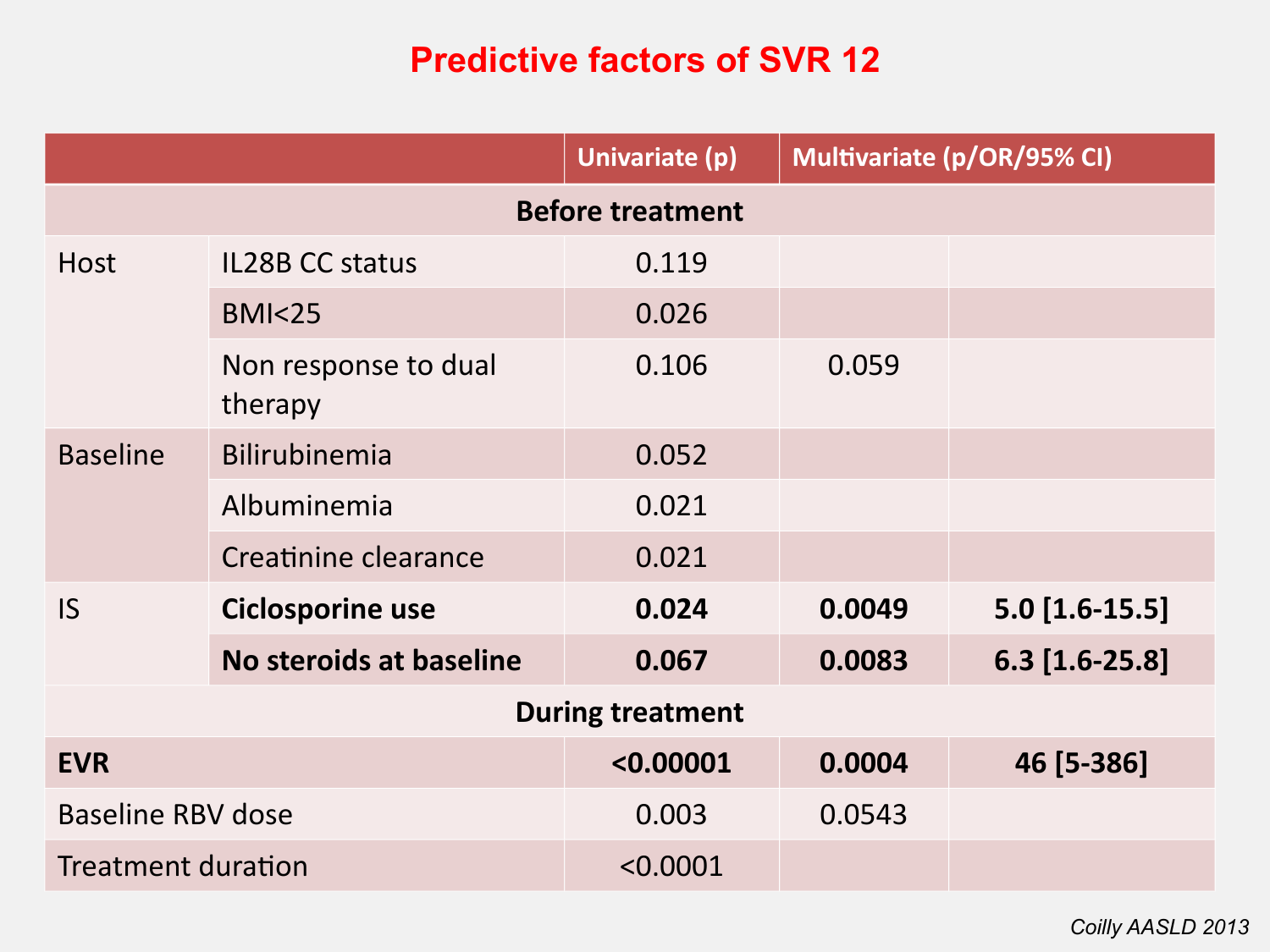# The CRUSH-C cohort

- 125 patients after liver transplantation, median age: 58 years, males: 75%, cyclosporine: 58%
- G1a: 58%, F3 / 4 (48%), treatment failure with PR post-LT: 47%, Interval between LT and treatment: 3.4 years



- Reduction of PEG-IFN doses  $=$  38  $\%$
- Reduction of ribavirin doses  $= 86\%$

#### **SVR** ( $n = 90$ )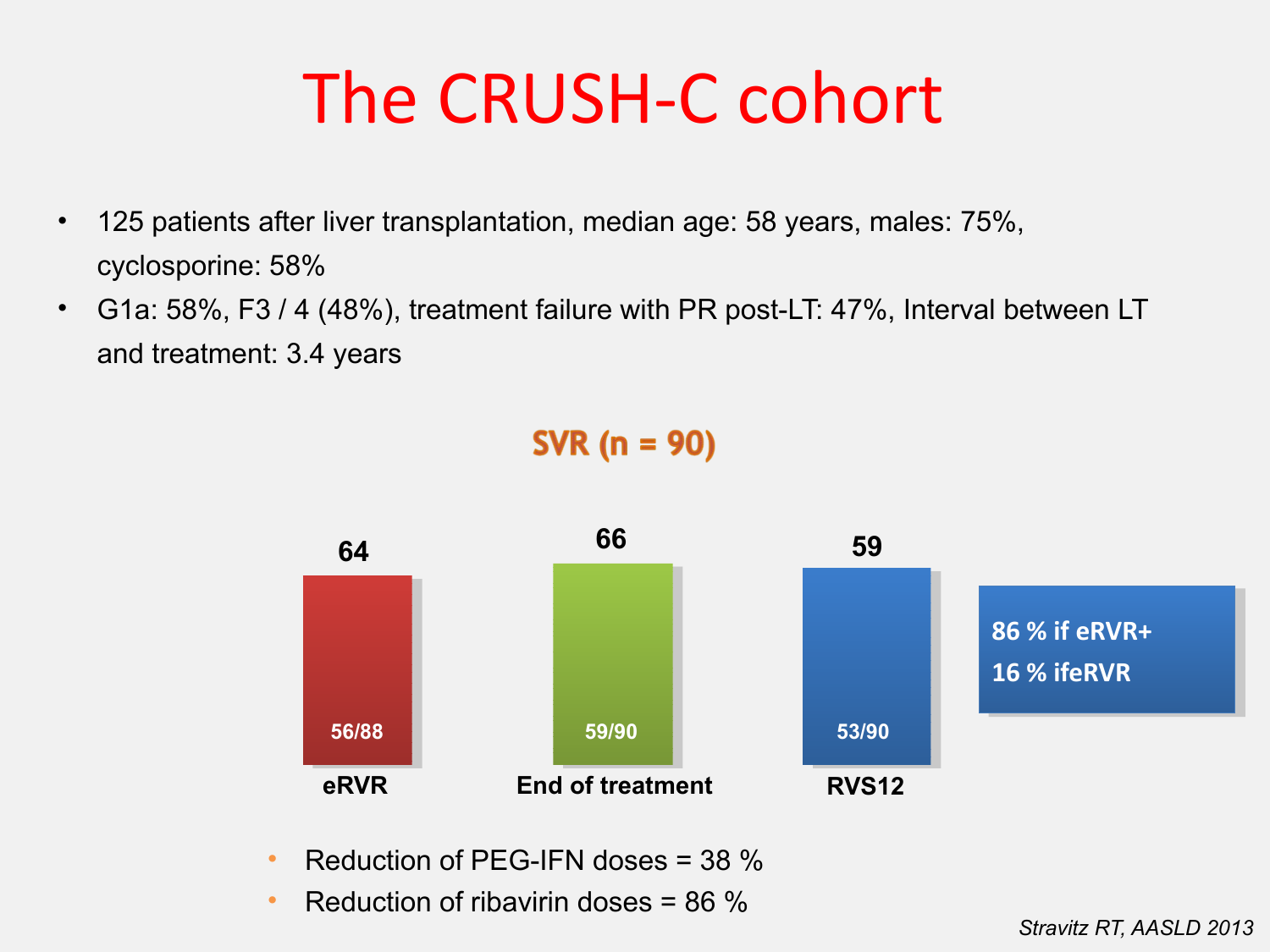Triple therapy with Peg-IFN + Riba + Boceprevir

Undetectable viral load (W8)

Platelets 80 G/L, neutrophils 1,050 G/L

Stable hemoglobin level about 10 g/dL with EPO and without ribavirin dose reduction



At week 11, hospitalization for fever, cough and dyspnea due to a severe pneumonia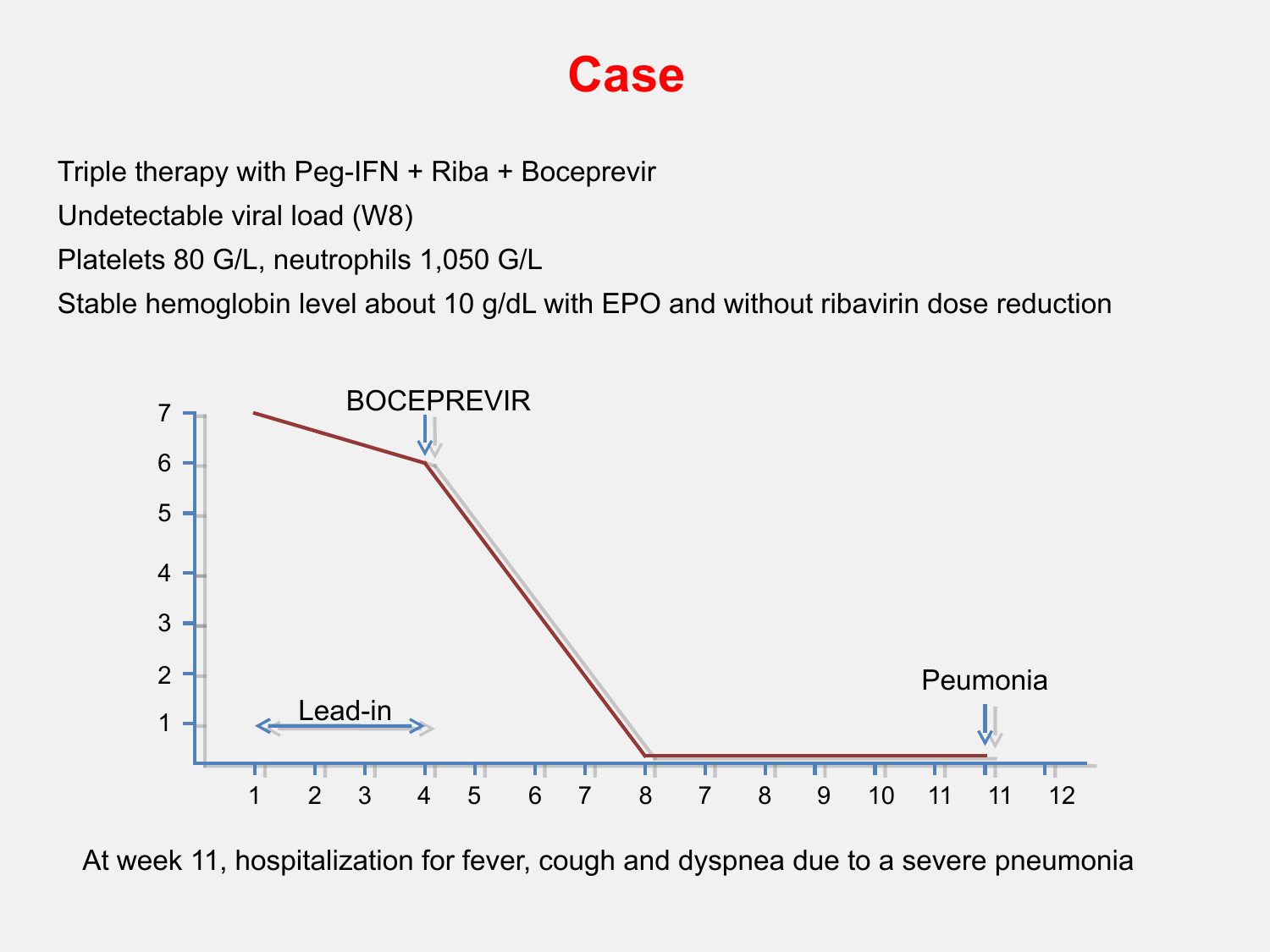### **Question**

**Do you discontinue treatment?** 

- **1. No, HCV RNA is undetectable, we have to purchase**
- **2. No, not absolutely required without sign of decompensation**
- **3. Yes, because of severity of the infection**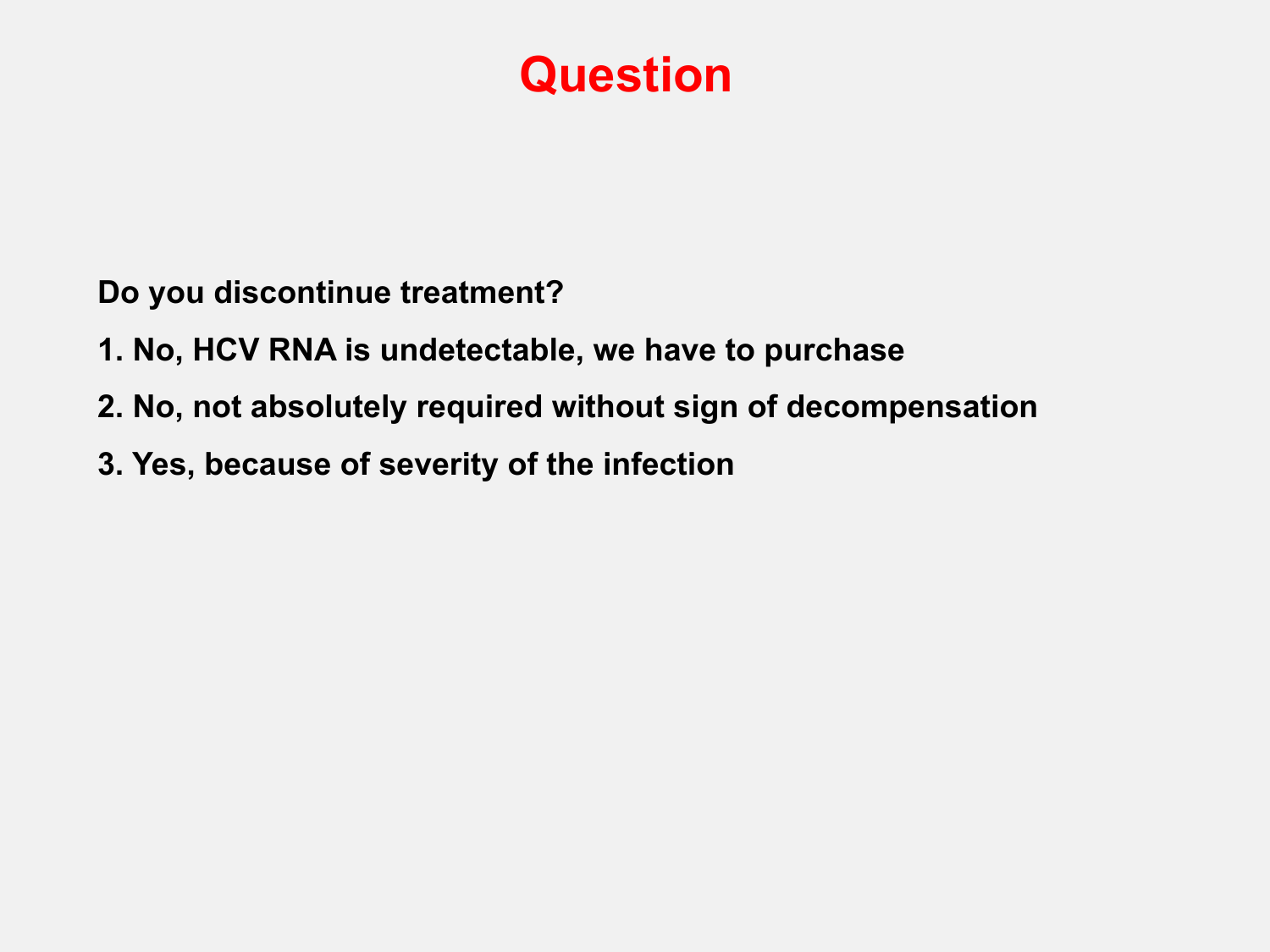## **Discontinuation and failure**

|                                    | <b>BOCEPREVIR</b> | <b>TELAPREVIR</b> |
|------------------------------------|-------------------|-------------------|
| Premature discontinuation (n/%)    | 17 (48%)          | 27(61%)           |
| Discontinuation for AE (n/%)       | 7(20%)            | 14 (32%)          |
| Other reasons (n)                  | 1 HCC recurrence  | 1 reLT            |
| Treatment failure during treatment |                   |                   |
| Partial response (n/%)             | 5(14%)            | 6(14%)            |
| Null response (n/%)                | 1(3%)             | 2(5%)             |
| Virological breakthrough (n/%)     | 3(9%)             | 4(9%)             |
| Treatment failure after treatment  |                   |                   |
| Relapse $(n/\%)$                   | 3(9%)             | 1(2%)             |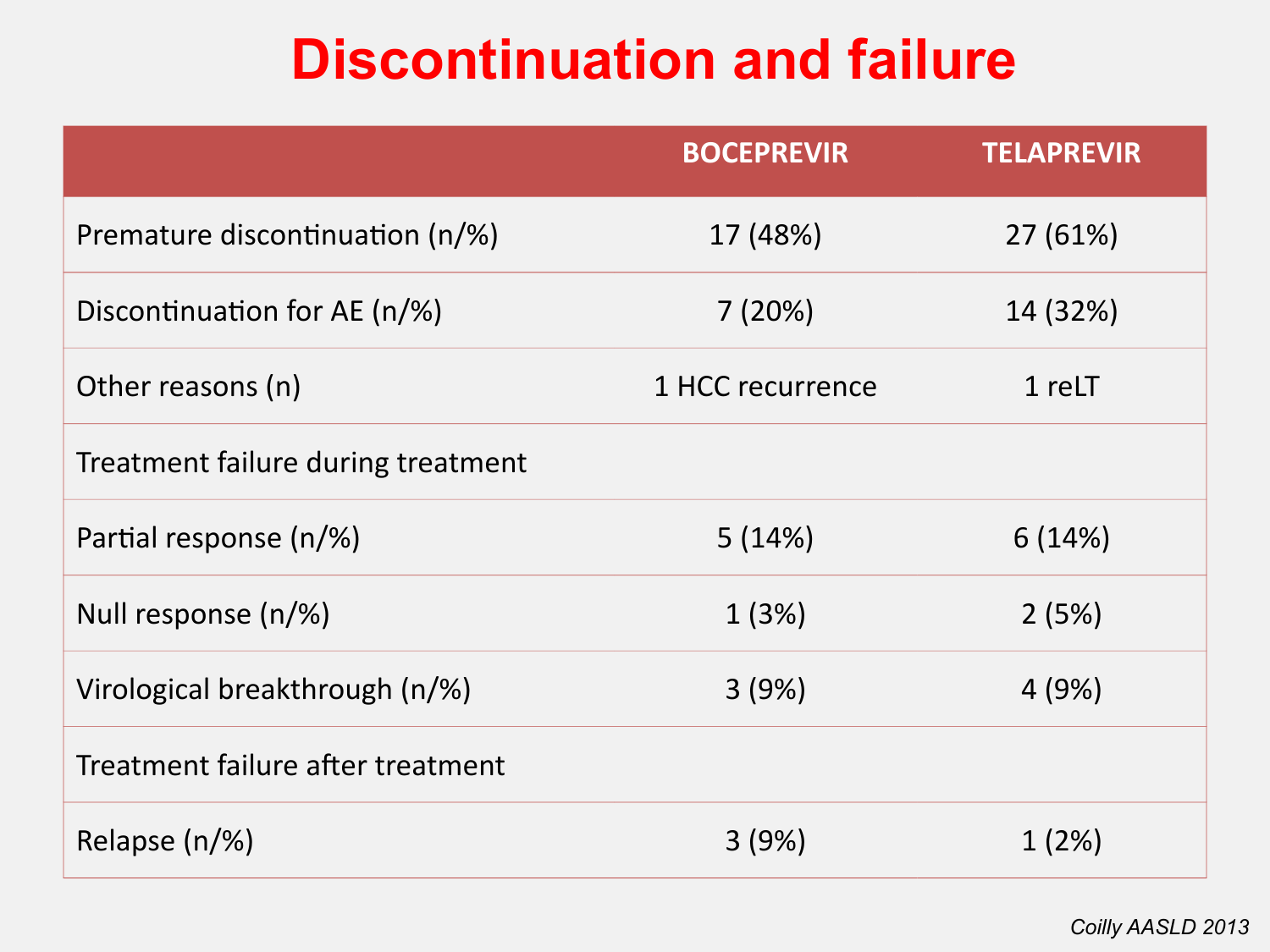### **Adverse events**

|                                 | <b>BOCEPREVIR</b> | <b>TELAPREVIR</b> | p  |
|---------------------------------|-------------------|-------------------|----|
|                                 | $(n=35)$          | $(n=44)$          |    |
| Rehospitalization rate (n/%)    | 9(26%)            | 25 (59%)          | ns |
| Rehospitalization for AKI (n/%) | 1(3%)             | 6(14%)            | ns |
| Biopsy proven acute rejection   | 6(17%)            | 4(9%)             | ns |
| <b>Infections</b>               | 13 (33%)          | 11 (21%)          | ns |
| Death                           | 3(8%)             | 3(7%)             | ns |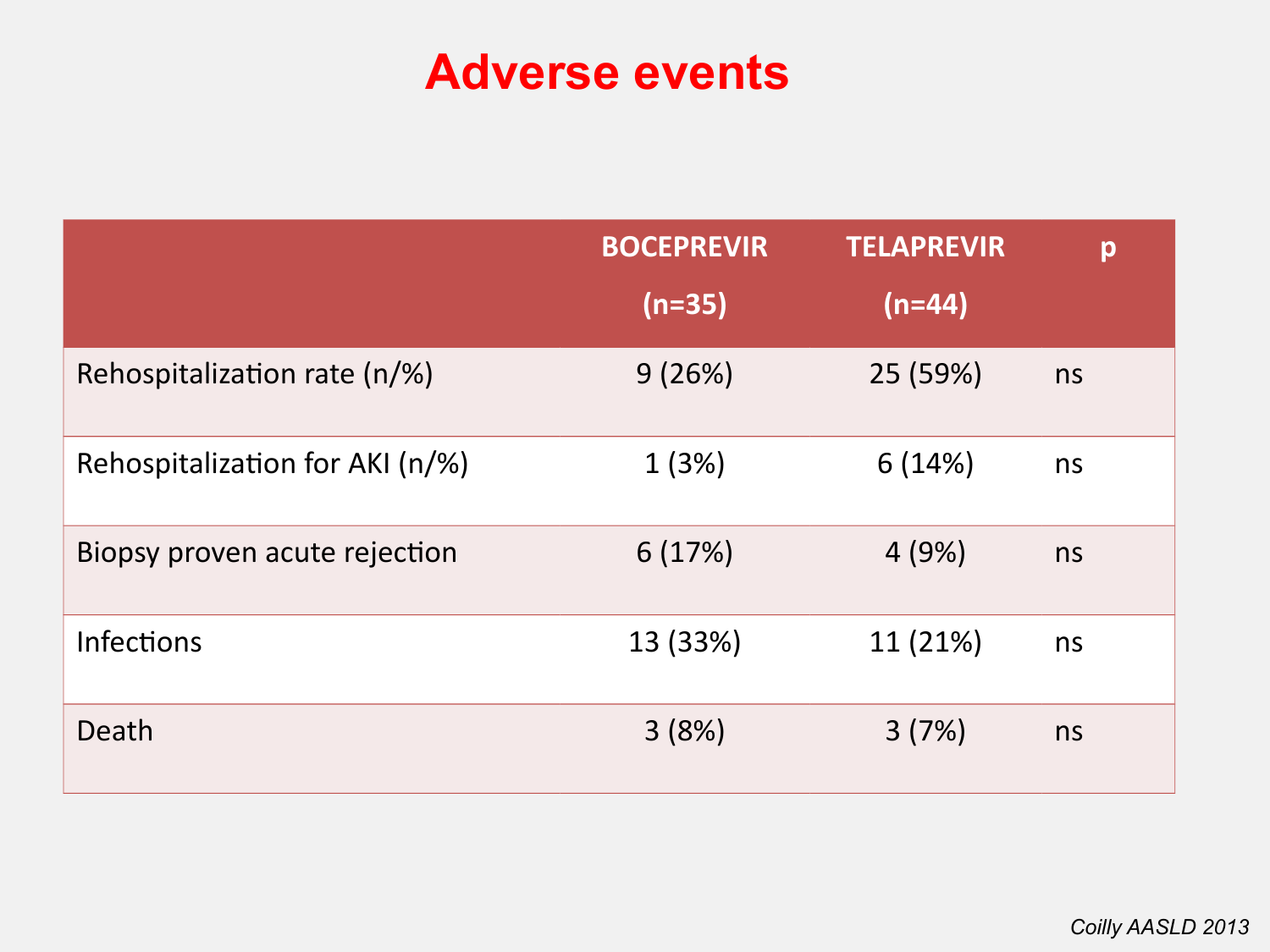### **Hematological toxicity**

|                              | <b>BOCEPREVIR</b><br>$(n=35)$ | <b>TELAPREVIR</b><br>$(n=44)$ | p     |
|------------------------------|-------------------------------|-------------------------------|-------|
| Anemia (Hb<10g/dL)           | 95%                           | 96%                           | ns    |
| Anemia (Hb<8g/dL)            | 63%                           | 45%                           | ns    |
| RBV dose reduction + EPO use | 94%                           |                               | ns    |
| Red blood cell transfusion   | 49%                           |                               | ns    |
| Neutropenia (NC<1G/L)        | 73%                           | 45%                           | 0.011 |
| <b>GCSF use</b>              | 19%                           |                               | ns    |
| Thrombopenia (Plat<50G/L)    | 48%                           | 28%                           | ns    |
| Eltrombopag use              | 6%                            |                               | ns    |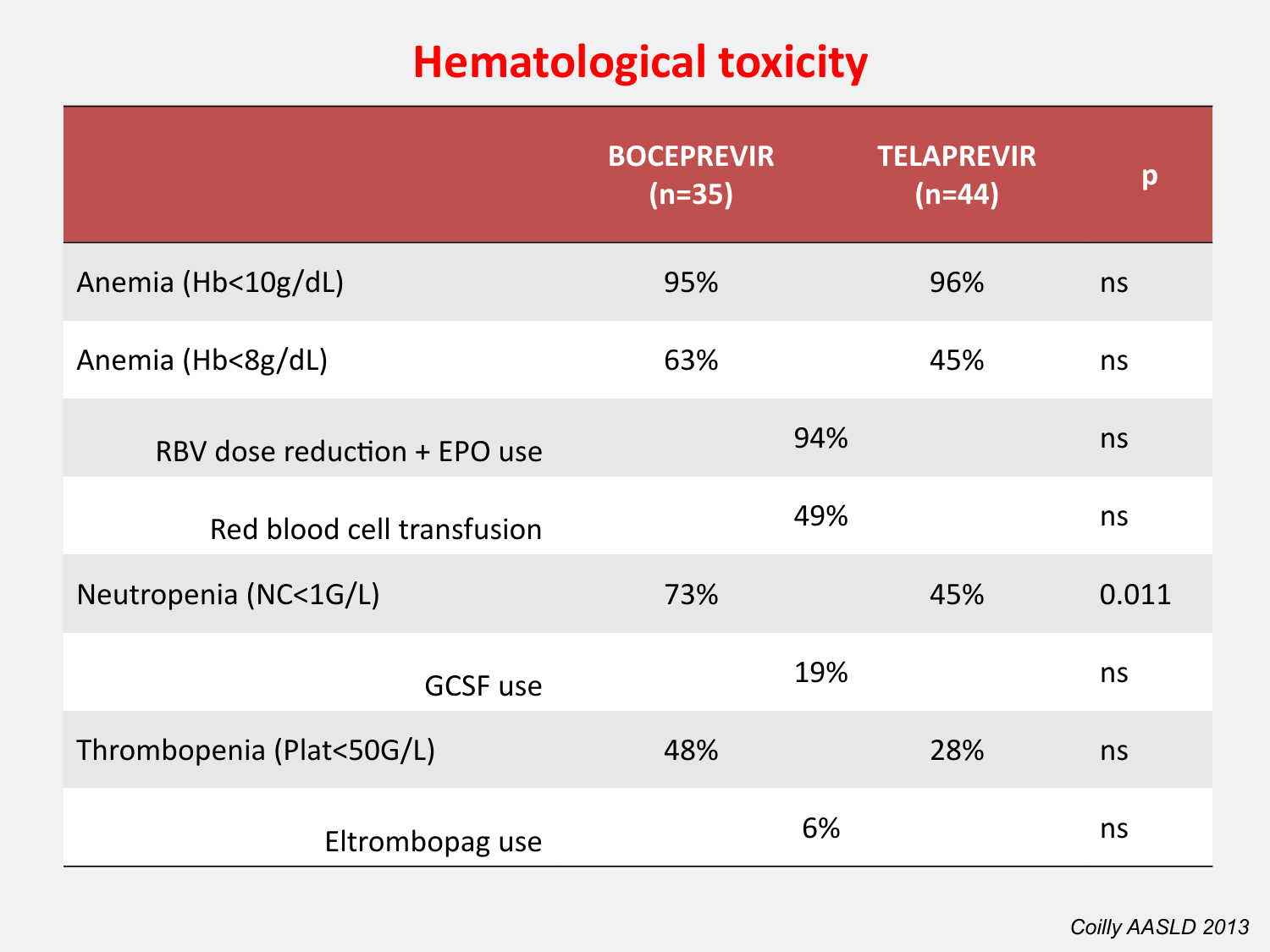### **Predictive factors of infection**

|                           |                      | Univariate (p)   | Multivariate (p/OR/95% CI) |                    |
|---------------------------|----------------------|------------------|----------------------------|--------------------|
|                           |                      | Before treatment |                            |                    |
|                           | <b>BMI</b>           | 0.167            |                            |                    |
|                           | <b>FCH</b>           | 0.032            | 0.0473                     | $0.22$ [0.05-0.98] |
| <b>Baseline</b><br>status | Bilirubinemia        | 0.003            |                            |                    |
|                           | Hemoglobin           | 0.152            |                            |                    |
|                           | Creatinine clearance | 0.158            |                            |                    |
|                           | Peg-IFN a2b          | 0.067            |                            |                    |
| Treatment                 | Number of IS drugs   | 0.090            |                            |                    |
|                           | Ciclosporine         | 0.141            |                            |                    |
|                           |                      | During treatment |                            |                    |
| Anemia <8g/dL             |                      | 0.039            |                            |                    |
| Thrombopenia <100 G/L     |                      | 0.010            |                            |                    |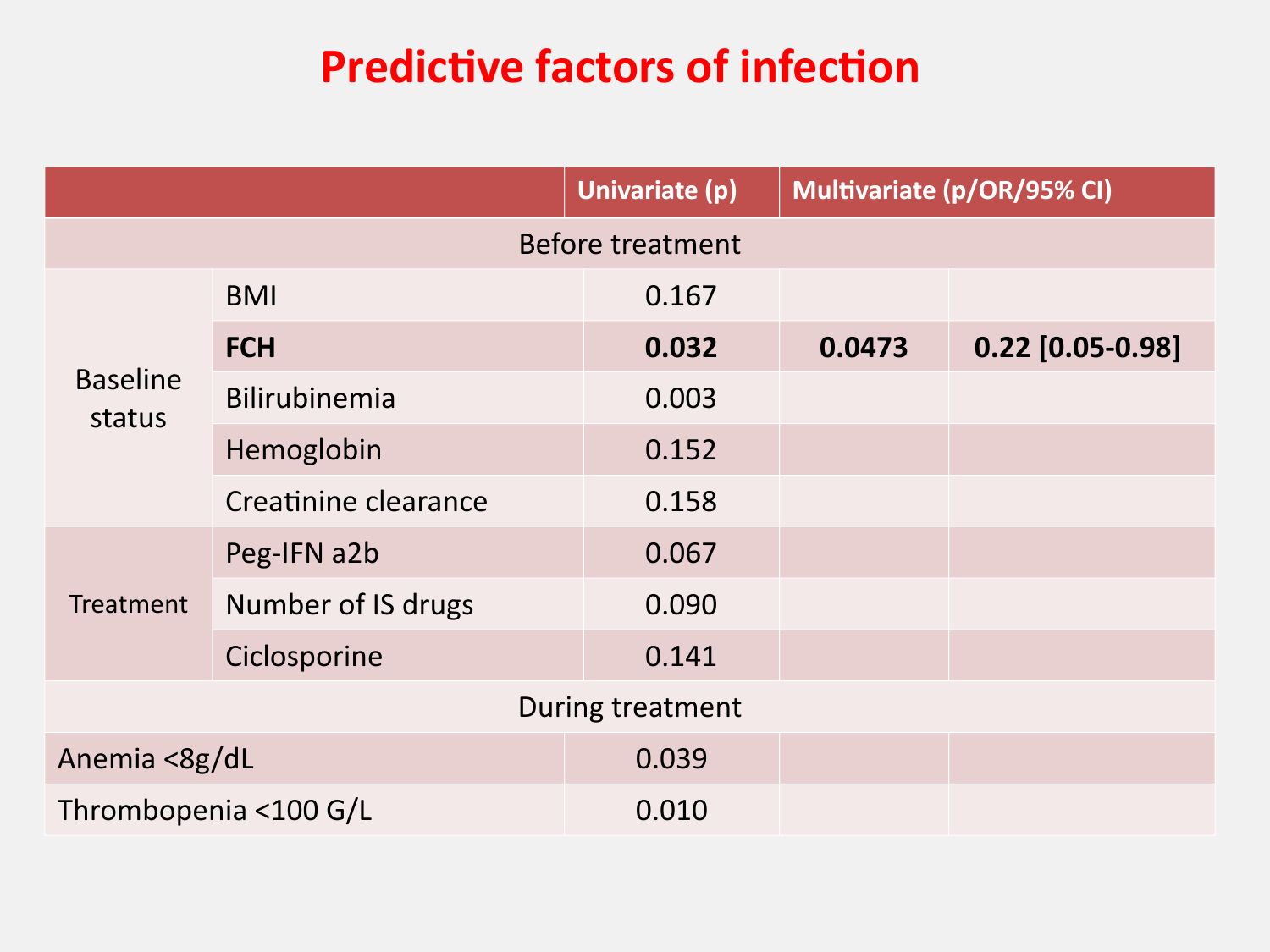

- Stop treatment
- Favorable outcome after 2 weeks with antibiotics
- Relapse after treatment discontinuation…

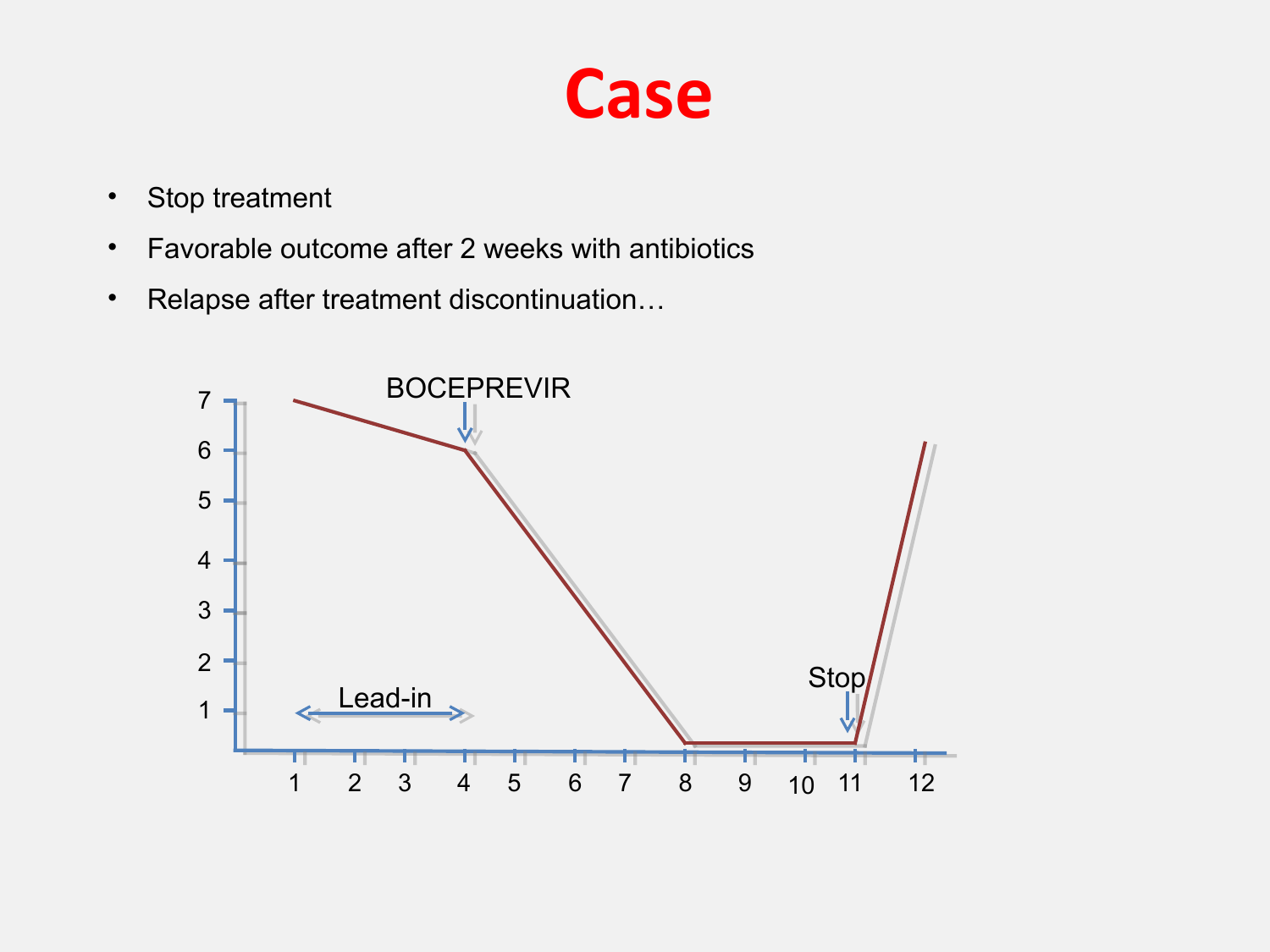### **What do you propose?**

- **1. Peg-IFN + RBV therapy**
- **2. Triple therapy based on a 1st generation Protease Inhibitors (PI)**
- **3. IFN free regimen**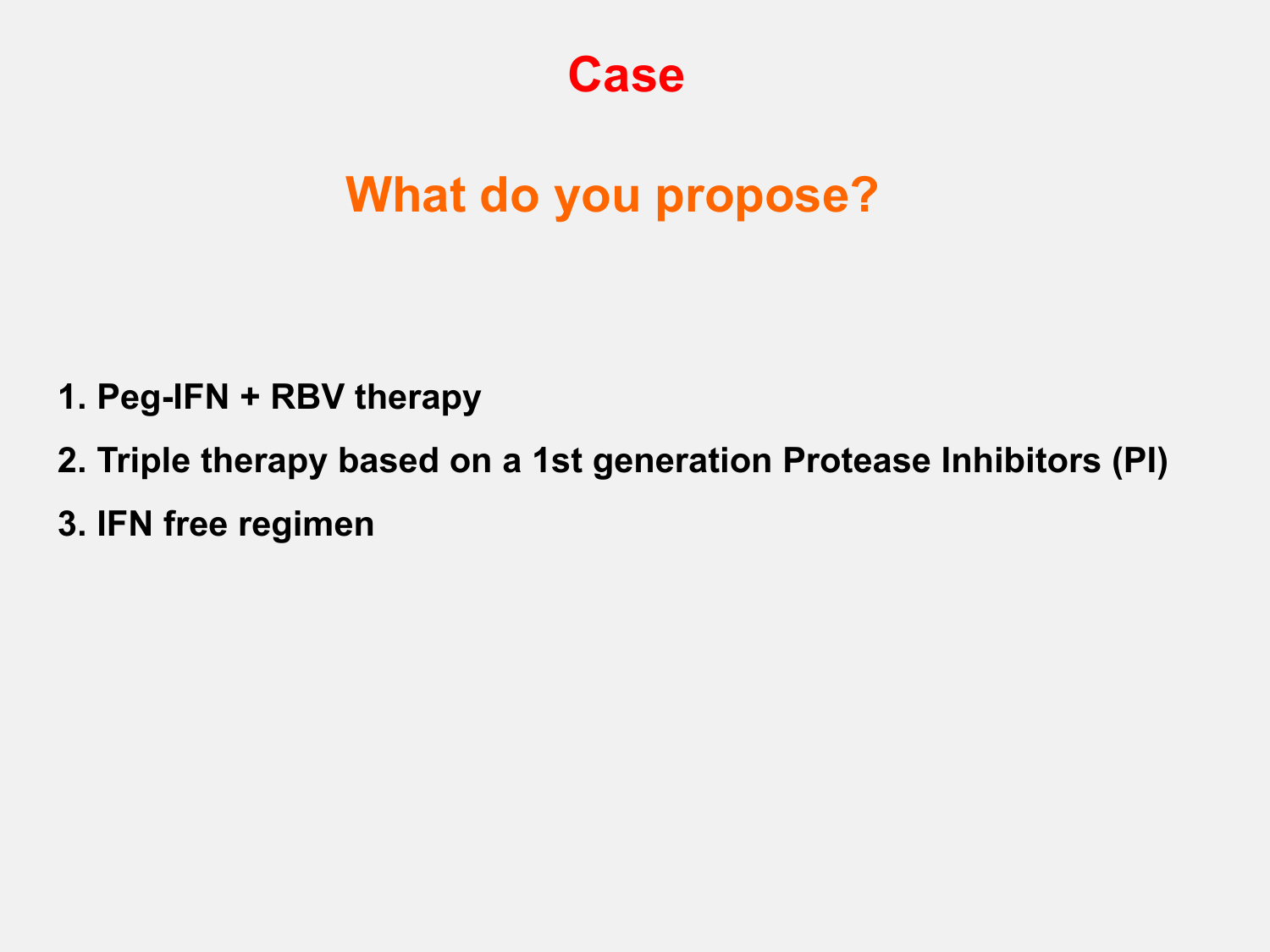### Sofosbuvir + ribavirine for HCV recurrence after LT **Experience with second generation DAA**

- Multicentric prospective study: 40 patients (6-150 month post-LT)
	- G1 (83 %), fbrosis > F3 (63 %), previously treated (88 %)
	- No inclusion if decompensated cirrhosis, steroids > 5 mg/d, Child-Pugh >7, MELD > 17
	- Immunosuppression : tacrolimus (70 %), cyclosporine (25 %)



\* 1 patient is still under treatment

\*\* 4 patients did not reach the W28 visit

*Charlton M, AASLD 2013, Abs. LB2*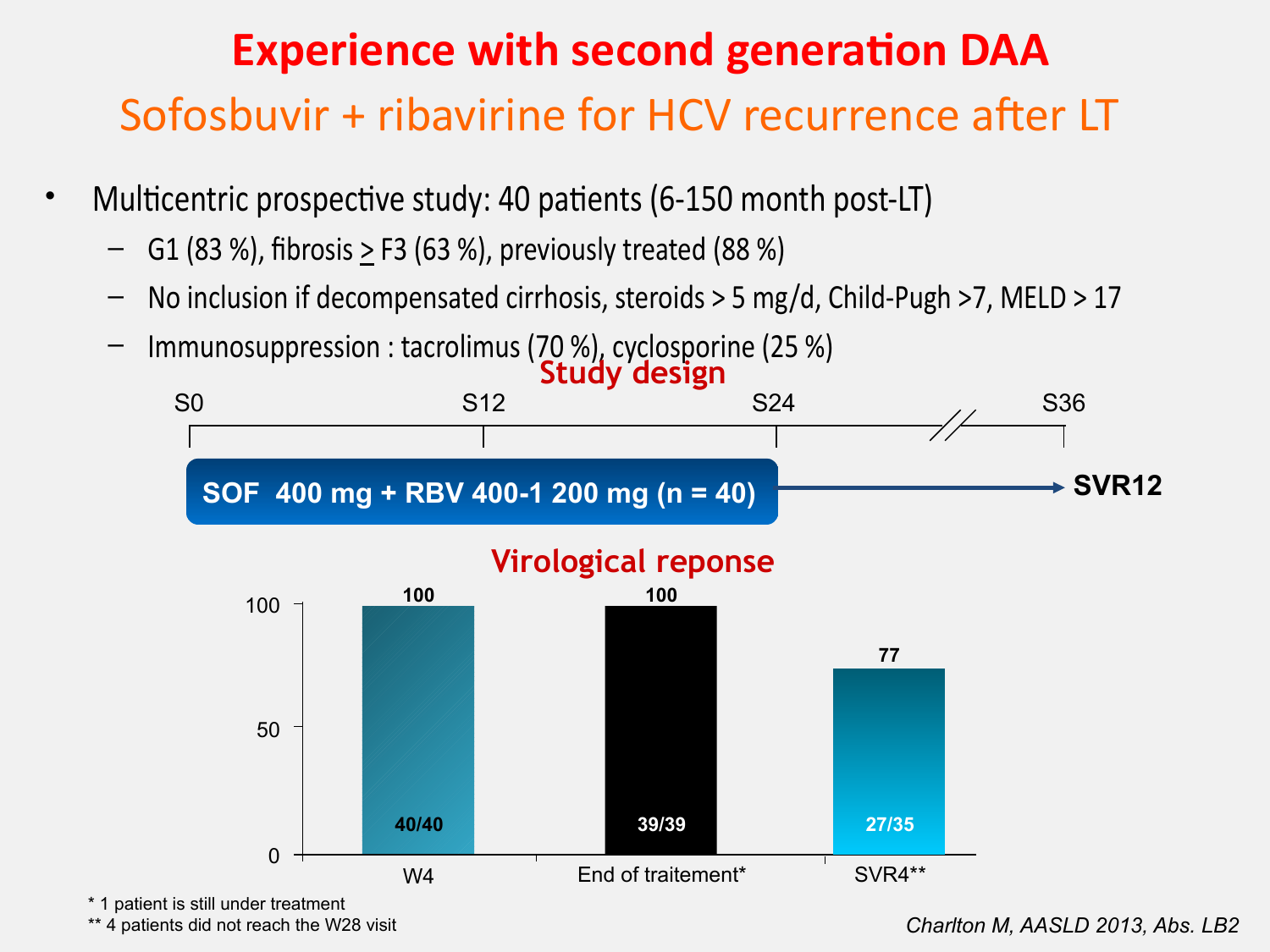### **Sofosbuvir + ribavirine for HCV recurrence after LT**

#### **Safety**

| n(%)                              | SOF + RBV<br>$(n = 40)$ |  |  |
|-----------------------------------|-------------------------|--|--|
| Severe adverse events             | 6(15)                   |  |  |
| Adverse events > 15 % of patients |                         |  |  |
| Fatigue                           | 11(28)                  |  |  |
| Cephalalgia                       | 10(25)                  |  |  |
| Arthralgia                        | 9(23)                   |  |  |
| <b>Diarrhea</b>                   | 9(23)                   |  |  |
| Cougg                             | 7(18)                   |  |  |
| <b>Nausea</b>                     | 7(18)                   |  |  |
| Anemia                            | 6(15)                   |  |  |

- No death, no graft loss, no rejection
- $\rightarrow$  This study demonstrates the efficacy and tolerability of the combination sofusbivir + ribavirin in the treatment of HCV recurrence after LT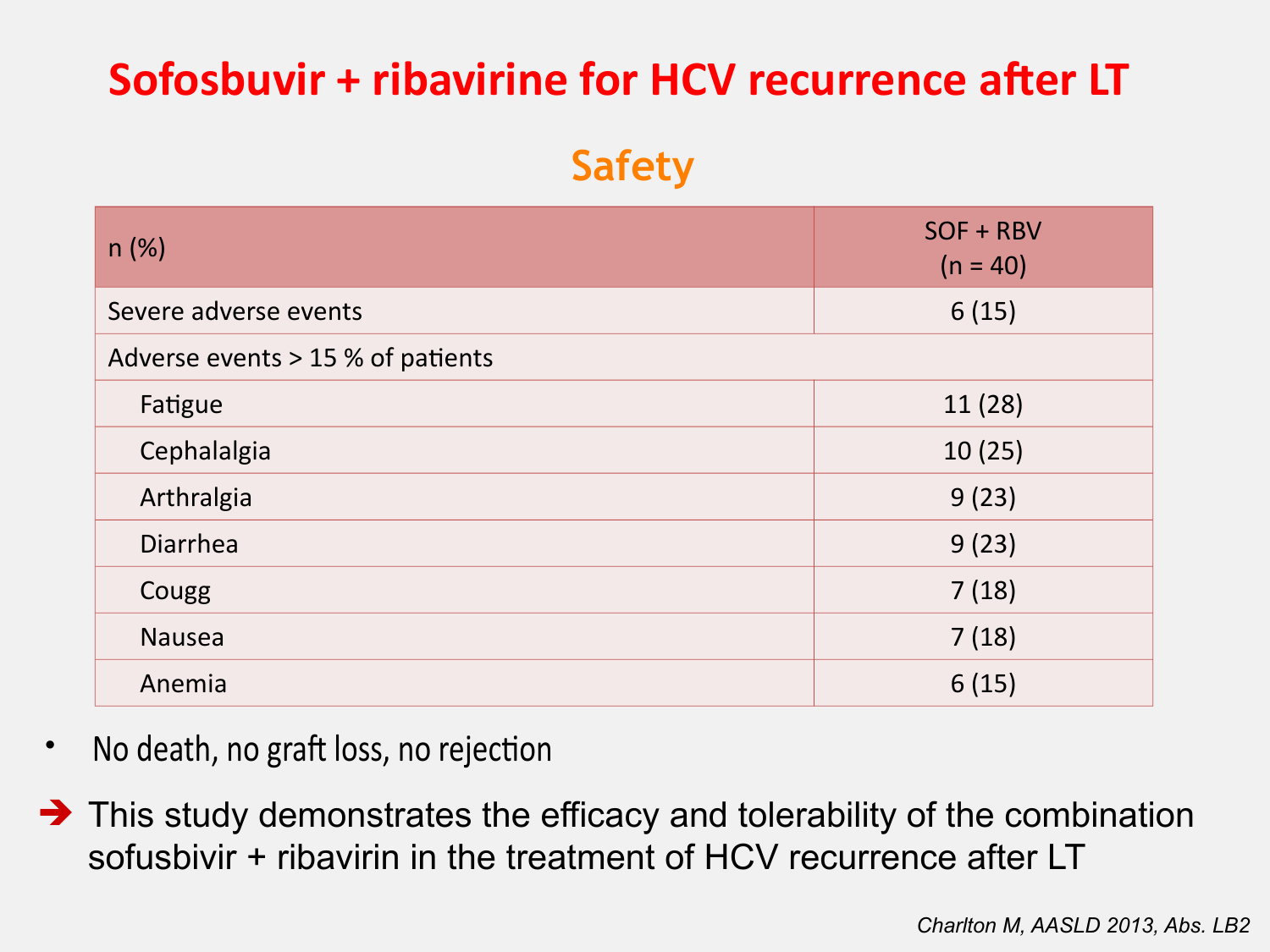## **Sofo + RBV post LT (compassionate use)**

- 44 patients treated with Sofo+RBV+/-Peg-IFN (n=12),
- Severe recurrence post LT (Mean MELD 16), including 20 pts FCH
- 77% G1

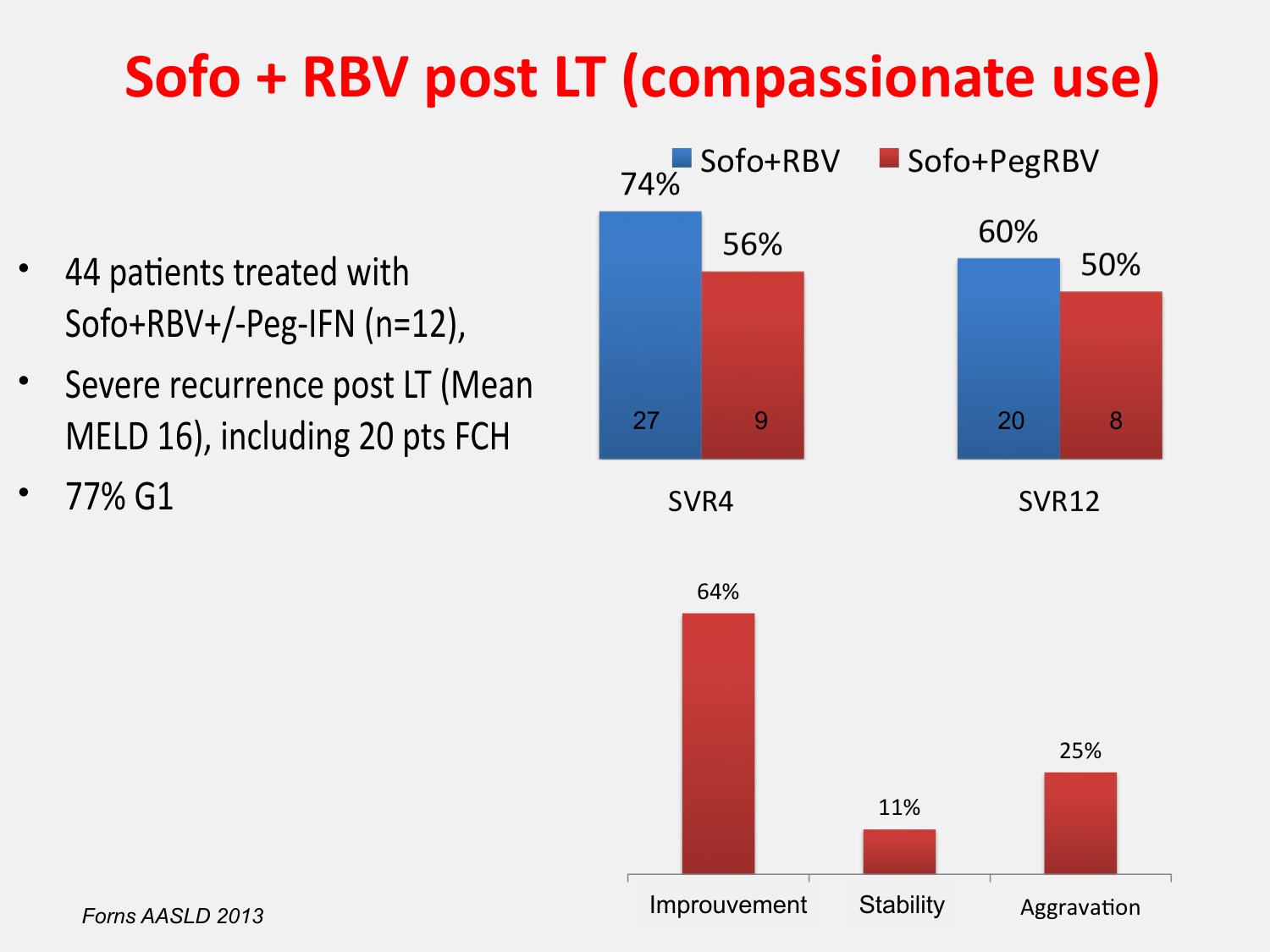